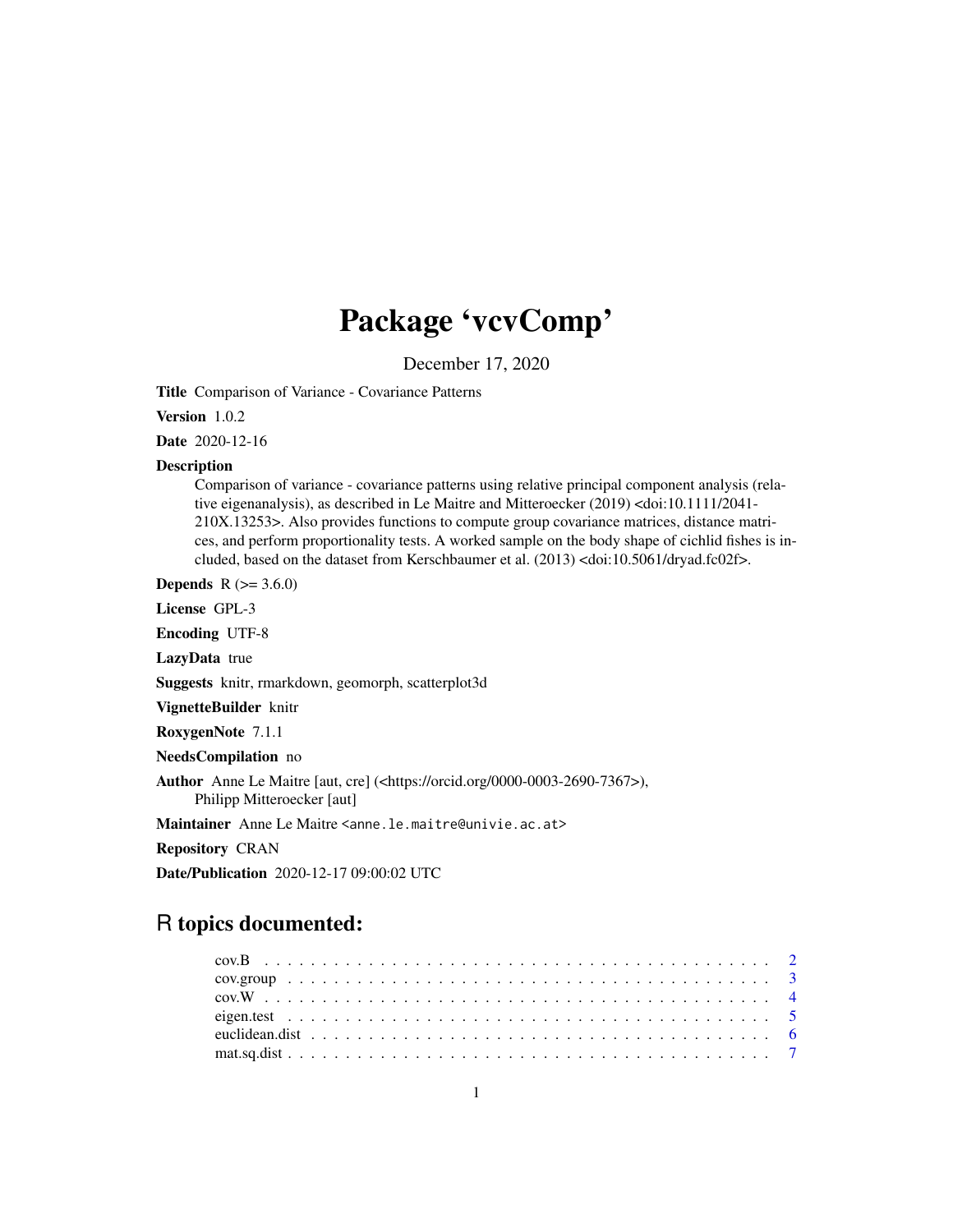#### <span id="page-1-0"></span>2 cov.B

| Index | 17 |  |
|-------|----|--|

cov.B *Between-group covariance matrix*

# Description

Computes the between-group covariance matrix. The effect of sexual dimorphism can be removed by using, for each group, the average of the mean of males and the mean of females.

# Usage

```
cov.B(X, groups, sex = NULL, center = FALSE, weighted = FALSE)
```
# Arguments

| X        | a data matrix with variables in columns and group names as row names                                                                             |
|----------|--------------------------------------------------------------------------------------------------------------------------------------------------|
| groups   | a character / factor vector containing grouping variable                                                                                         |
| sex      | NULL (default). A character / factor vector containing sex variable, to remove<br>sexual dimorphism by averaging males and females in each group |
| center   | either a logical value or a numeric vector of length equal to the number of<br>columns of $X$                                                    |
| weighted | logical. Should the between-group covariance matrix be weighted?                                                                                 |

# Value

The between-group covariance matrix

# See Also

[cov](#page-0-0), [cov.wt](#page-0-0)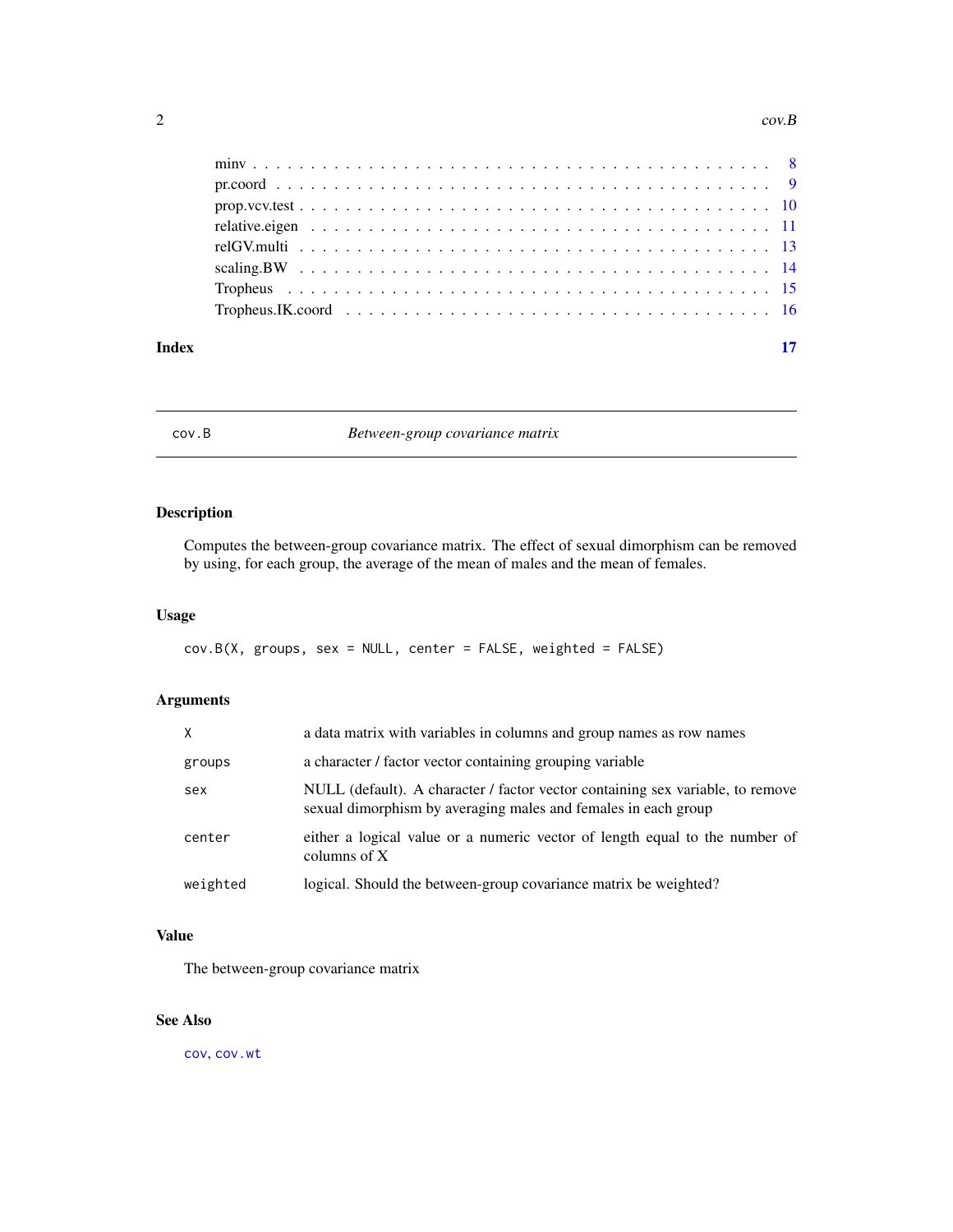#### <span id="page-2-0"></span>cov.group 3

# Examples

```
# Data matrix of 2D landmark coordinates
data("Tropheus.IK.coord")
coords <- which(names(Tropheus.IK.coord) == "X1"):which(names(Tropheus.IK.coord) == "Y19")
proc.coord <- as.matrix(Tropheus.IK.coord[coords])
# Between-group covariance matrix for all populations
B <- cov.B(proc.coord, groups = Tropheus.IK.coord$POP.ID)
# Between-group covariance matrix for all populations, pooled by sex
B.mf <- cov.B(proc.coord, groups = Tropheus.IK.coord$POP.ID, sex = Tropheus.IK.coord$Sex)
```
# cov.group *Group covariance matrices*

### Description

Computes the covariance matrix of each group. The effect of sexual dimorphism can be removed by using, for each group, the average of the covariance matrix of males and the covariance matrix of females.

#### Usage

cov.group(X, groups, sex = NULL, use = "everything")

# Arguments

| X      | a data matrix with variables in columns and group names as row names                                                                                                                                                                                        |
|--------|-------------------------------------------------------------------------------------------------------------------------------------------------------------------------------------------------------------------------------------------------------------|
| groups | a character / factor vector containing grouping variable                                                                                                                                                                                                    |
| sex    | NULL (default). A character / factor vector containing sex variable, to remove<br>sexual dimorphism by averaging males and females in each group                                                                                                            |
| use    | an optional character string giving a method for computing covariances in the<br>presence of missing values. This must be (an abbreviation of) one of the strings<br>"everything", "all.obs", "complete.obs", "na.or.complete", or "pairwise.complete.obs". |

# Value

A ( $p \times p \times m$ ) array of covariance matrices, where p is the number of variables and m the number of groups.

#### See Also

[cov](#page-0-0) and [scale](#page-0-0)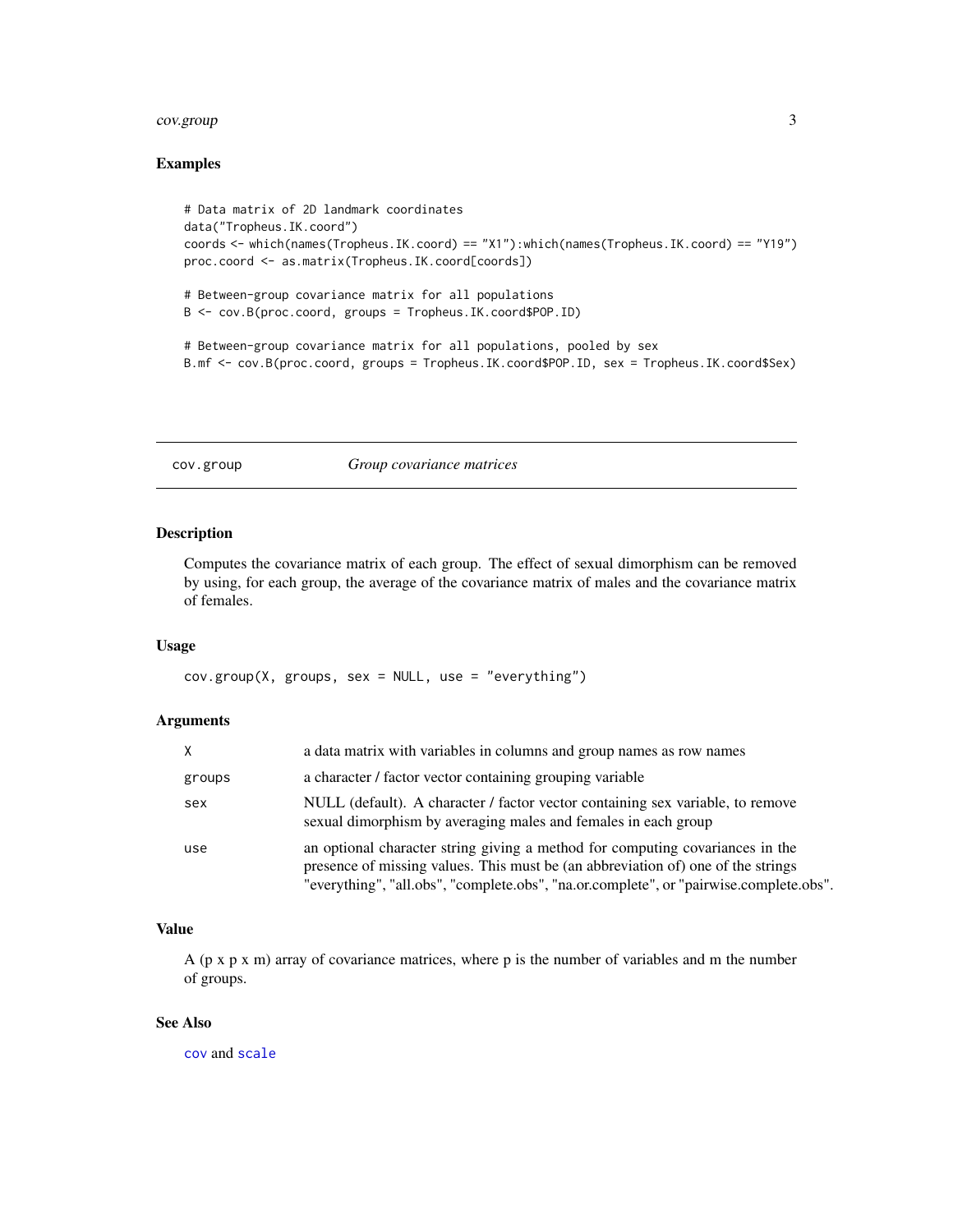# <span id="page-3-0"></span>Examples

```
# Data matrix of 2D landmark coordinates
data("Tropheus.IK.coord")
coords <- which(names(Tropheus.IK.coord) == "X1"):which(names(Tropheus.IK.coord) == "Y19")
proc.coord <- as.matrix(Tropheus.IK.coord[coords])
# Covariance matrix of each population
S.phen.pop <- cov.group(proc.coord, groups = Tropheus.IK.coord$POP.ID)
# Covariance matrix of each population, pooled by sex
S.phen.pooled <- cov.group(proc.coord,
groups = Tropheus.IK.coord$POP.ID, sex = Tropheus.IK.coord$Sex)
```
cov.W *Within-group covariance matrix*

# Description

Computes the pooled within-group covariance matrix. The effect of sexual dimorphism can be removed by using, for each group, the average of the covariance matrix of males and the covariance matrix of females.

#### Usage

 $cov.W(X, groups, sex = NULL, weighted = FALSE)$ 

#### Arguments

| X.       | a data matrix with variables in columns and group names as row names                                                                                                                   |
|----------|----------------------------------------------------------------------------------------------------------------------------------------------------------------------------------------|
| groups   | a character / factor vector containing grouping variable                                                                                                                               |
| sex      | NULL (default). A character / factor vector containing sex variable, to remove<br>sexual dimorphism by averaging males and females in each group                                       |
| weighted | logical. If FALSE (default), the average of all the within-group covariance ma-<br>trices is used. If TRUE, the within-group covariance matrices are weighted by<br>their sample size. |

# Value

The pooled within-group covariance matrix

#### See Also

[cov](#page-0-0)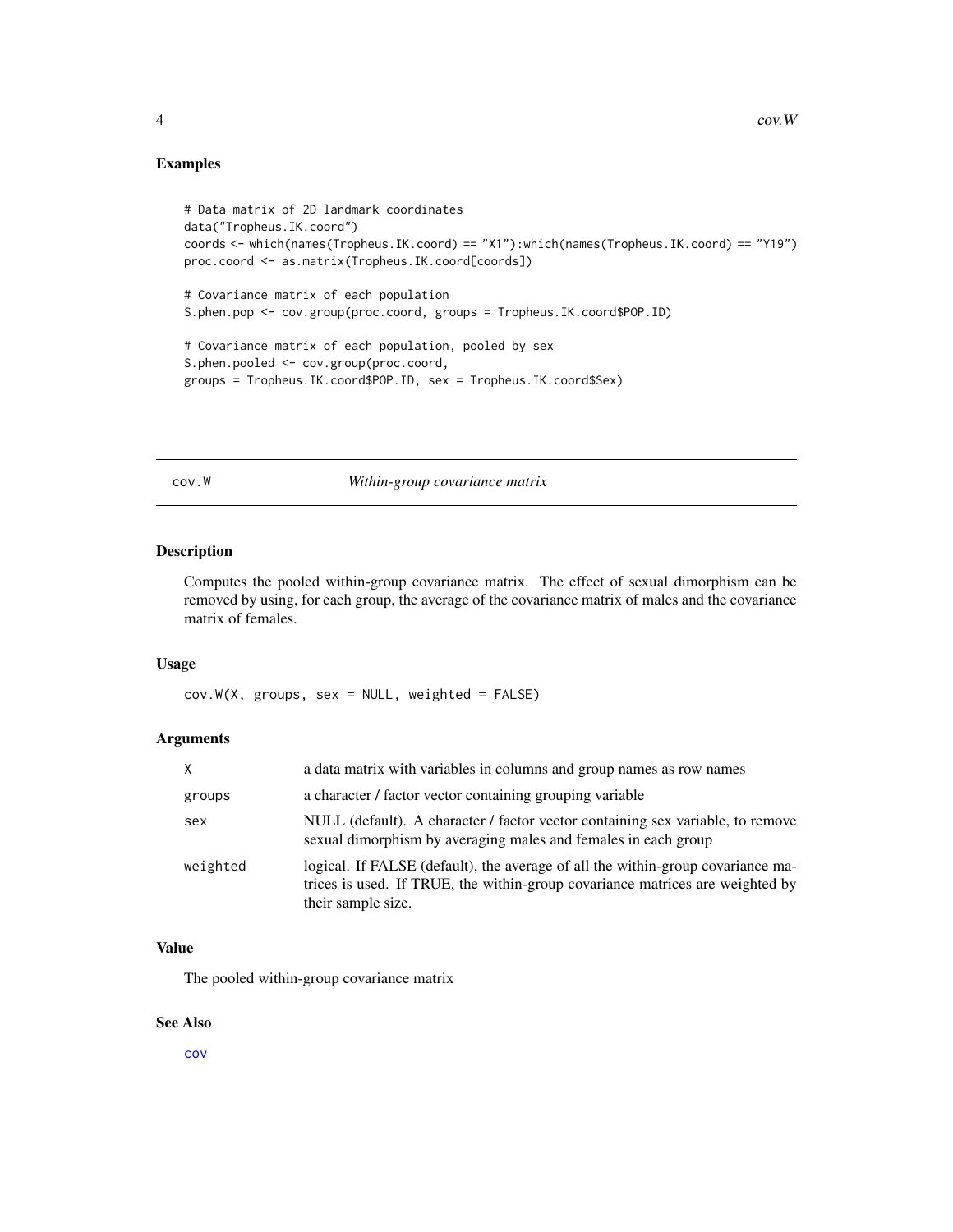#### <span id="page-4-0"></span>eigen.test 5

#### Examples

```
# Data matrix of 2D landmark coordinates
data("Tropheus.IK.coord")
coords <- which(names(Tropheus.IK.coord) == "X1"):which(names(Tropheus.IK.coord) == "Y19")
proc.coord <- as.matrix(Tropheus.IK.coord[coords])
# Pooled within-group covariance matrix for all populations (weighted by sample size)
W <- cov.W(proc.coord, groups = Tropheus.IK.coord$POP.ID, weighted = TRUE)
# Pooled within-group covariance matrix for all populations (unweighted)
W <- cov.W(proc.coord, groups = Tropheus.IK.coord$POP.ID)
# Within-group covariance matrix for all populations, pooled by sex
W.mf <- cov.W(proc.coord, groups = Tropheus.IK.coord$POP.ID, sex = Tropheus.IK.coord$Sex)
```
# eigen.test *Difference test for successive relative eigenvalues*

# Description

Tests the difference between two successive relative eigenvalues

#### Usage

```
eigen.test(n, relValues)
```
#### Arguments

|           | the sample size(s), given as a number or a vector of length 2 |
|-----------|---------------------------------------------------------------|
| relValues | a vector of relative eigenvalues                              |

#### Value

The P-values for the test of difference between successive eigenvalues

#### References

Mardia KV, Kent JT, Bibby JM (1979) *Multivariate analysis*. Academic Press, London.

# See Also

[relative.eigen](#page-10-1) for the computation of relative eigenvalues, [pchisq](#page-0-0) for Chi-squared distribution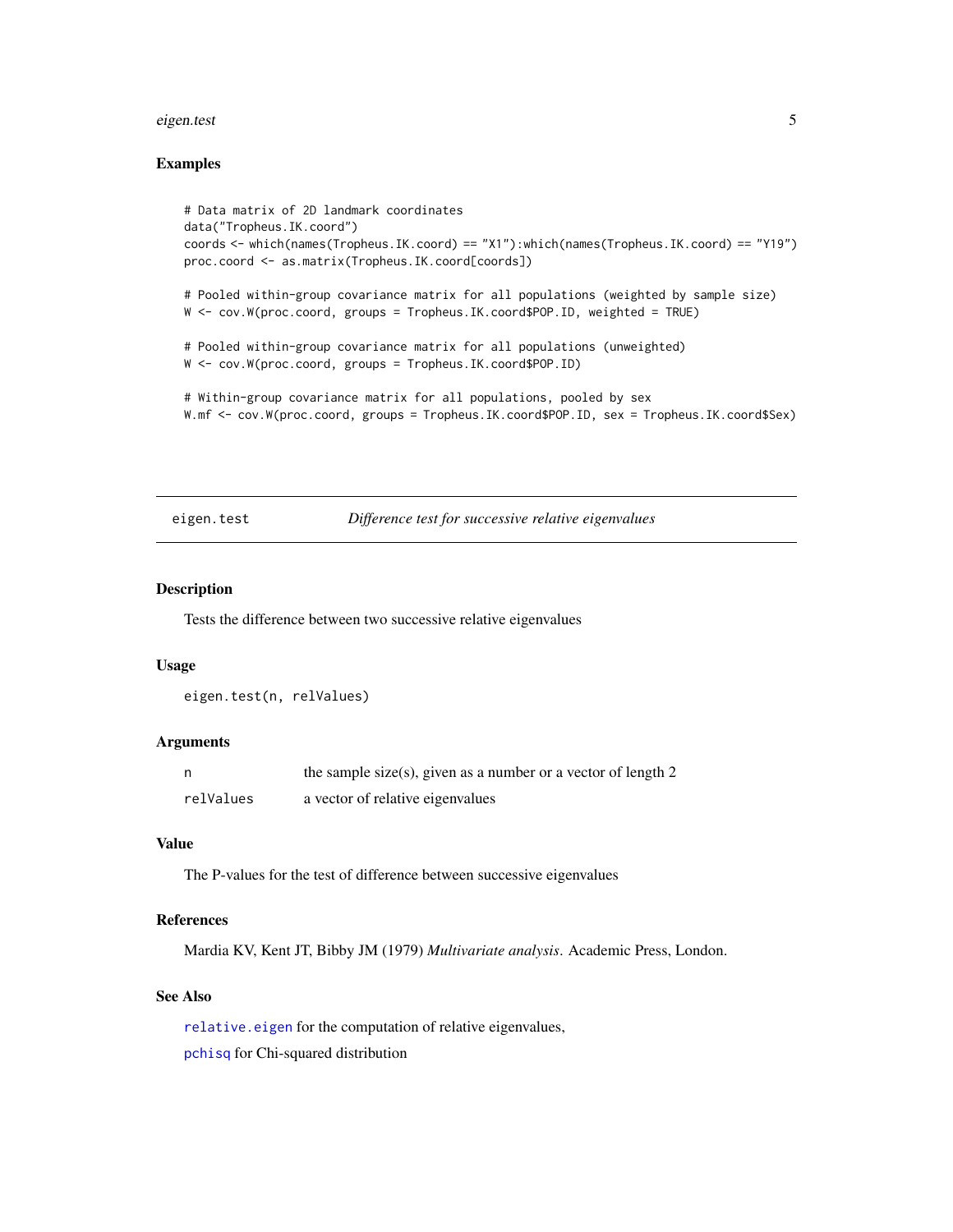### <span id="page-5-0"></span>Examples

```
# Data matrix of 2D landmark coordinates
data("Tropheus.IK.coord")
coords <- which(names(Tropheus.IK.coord) == "X1"):which(names(Tropheus.IK.coord) == "Y19")
proc.coord <- as.matrix(Tropheus.IK.coord[coords])
# Data reduction
phen.pca <- prcomp(proc.coord, rank. = 5, tol = sqrt(.Machine$double.eps))
pc.scores <- phen.pca$x
# Covariance matrix of each population
S.phen.pop <- cov.group(pc.scores, groups = Tropheus.IK.coord$POP.ID)
# Relative PCA = relative eigenanalysis between 2 covariance matrices
# (population IKA1 relative to IKS5)
relEigen.a1s5 <- relative.eigen(S.phen.pop[, , "IKA1"], S.phen.pop[, , "IKS5"])
# Test of the difference between 2 successives eigenvalues
# of the covariance matrix of IKA1 relative to IKS5
n_ika1 <- length(which(Tropheus.IK.coord$POP.ID == "IKA1")) # sample size for IKA1
n_iks5 <- length(which(Tropheus.IK.coord$POP.ID == "IKS5")) # sample size for IKS5
eigen.test(n = c(n_ika1, n_iks5), relValues = relEigen.a1s5$relValues)
```
euclidean.dist *Euclidean distance between two covariance matrices*

# Description

Computes the Euclidean distance (Frobenius norm) between two variance-covariance matrices of same dimensions

#### Usage

```
euclidean.dist(S1, S2)
```
#### Arguments

| S1 | a variance-covariance matrix |
|----|------------------------------|
| S2 | a variance-covariance matrix |

# Value

Euclidean distance between S1 and S2 following Dryden et al. (2009).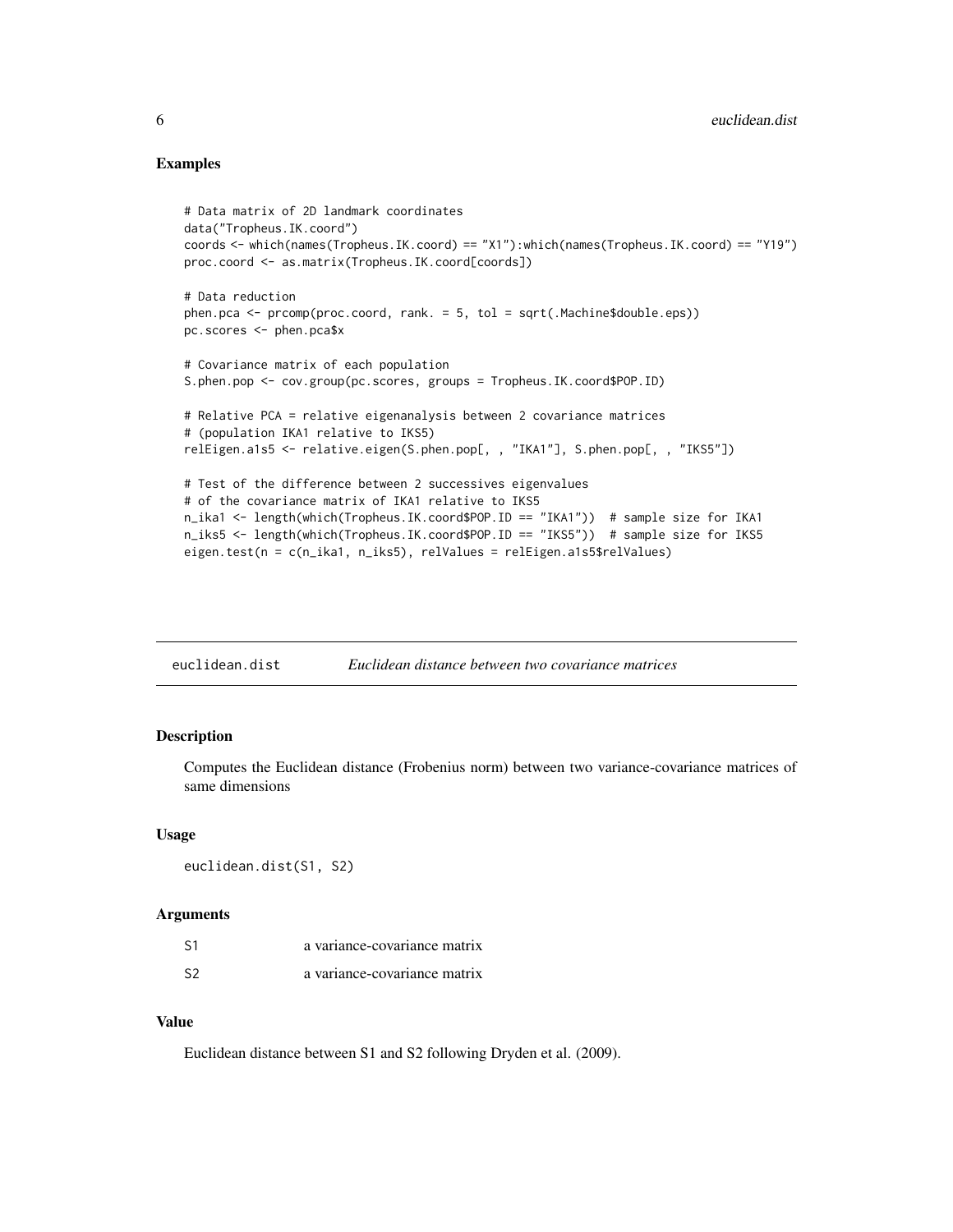# <span id="page-6-0"></span>mat.sq.dist 7

#### References

Dryden IL, Koloydenko A, Zhou D (2009) Non-Euclidean statistics for covariance matrices, with applications to diffusion tensor imaging. *The Annals of Applied Statistics 3*:1102-1123. [https:](https://projecteuclid.org/euclid.aoas/1254773280) [//projecteuclid.org/euclid.aoas/1254773280](https://projecteuclid.org/euclid.aoas/1254773280)

# Examples

```
# Data matrix of 2D landmark coordinates
data("Tropheus.IK.coord")
coords <- which(names(Tropheus.IK.coord) == "X1"):which(names(Tropheus.IK.coord) == "Y19")
proc.coord <- as.matrix(Tropheus.IK.coord[coords])
# Data reduction
phen.pca <- prcomp(proc.coord, rank. = 5, tol = sqrt(.Machine$double.eps))
pc.scores <- phen.pca$x
# Covariance matrix of each population
S.phen.pop <- cov.group(pc.scores, groups = Tropheus.IK.coord$POP.ID)
# Euclidean distance between the covariance matrices of 2 populations
# (IKA1 relative to IKS5)
dist.a1s5 <- euclidean.dist(S.phen.pop[, , "IKA1"], S.phen.pop[, , "IKS5"])
```
mat.sq.dist *Squared distance matrix*

# Description

Computes the squared distance matrix of a set of covariance matrices

#### Usage

```
mat.sq.dist(Sm, dist. = "Riemannian", method = 0, pa = 0)
```
#### Arguments

| Sm     | a ( $p \times p \times m$ ) array of covariance matrices, where p is the number of variables<br>and m the number of groups. |
|--------|-----------------------------------------------------------------------------------------------------------------------------|
| dist.  | "Riemannian" or "Euclidean"                                                                                                 |
| method | an integer for the method of matrix inversion                                                                               |
| pa     | an integer for the parameter of matrix inversion                                                                            |

# Value

The matrix of squared Riemannian or Euclidean distances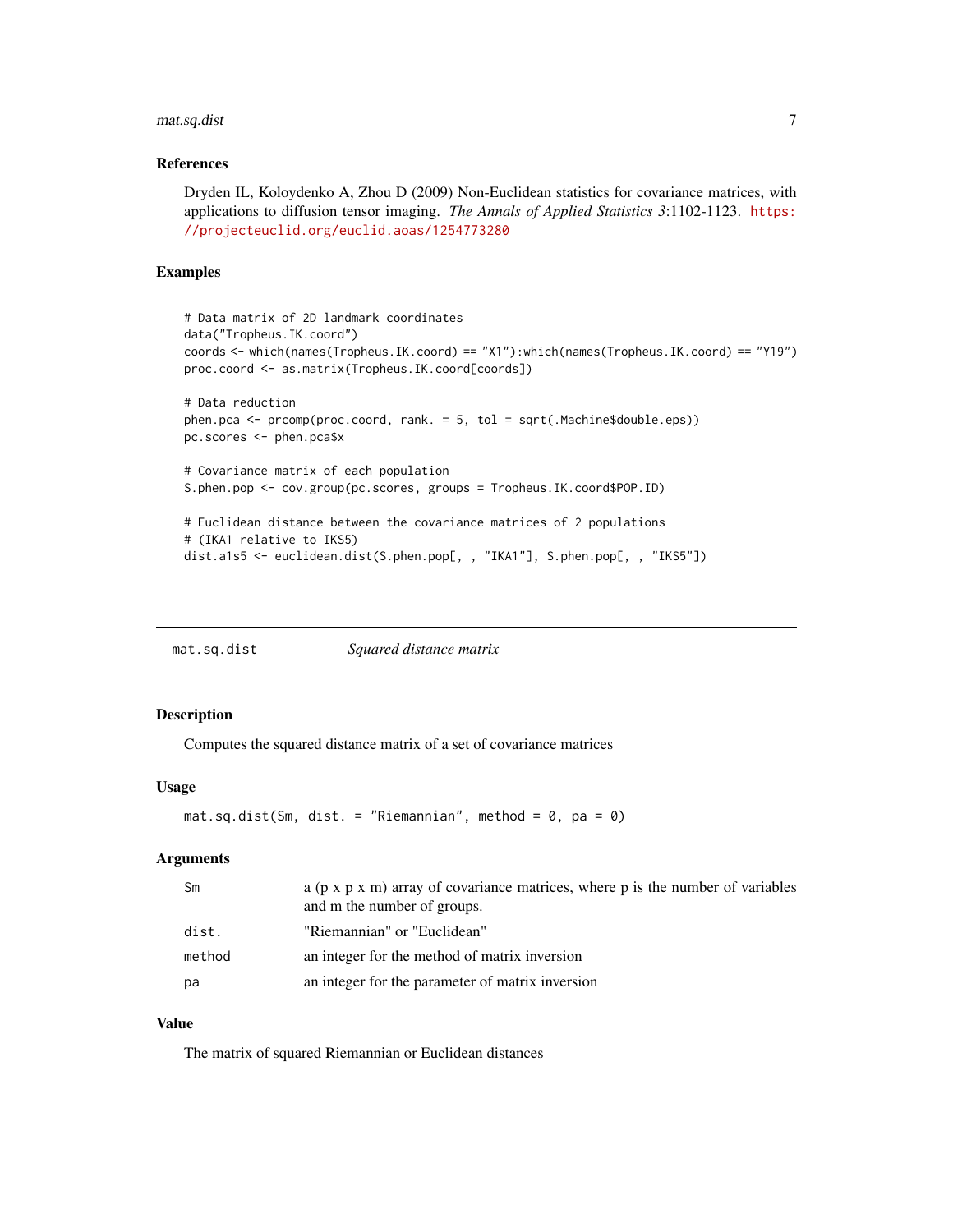# <span id="page-7-0"></span>See Also

See [minv](#page-7-1) for the method and the parameter used for the matrix inversion

#### Examples

```
# Data matrix of 2D landmark coordinates
data("Tropheus.IK.coord")
coords <- which(names(Tropheus.IK.coord) == "X1"):which(names(Tropheus.IK.coord) == "Y19")
proc.coord <- as.matrix(Tropheus.IK.coord[coords])
# Data reduction
phen.pca <- prcomp(proc.coord, rank. = 5, tol = sqrt(.Machine$double.eps))
pc.scores <- phen.pca$x
# Covariance matrix of each population
S.phen.pop <- cov.group(pc.scores, groups = Tropheus.IK.coord$POP.ID)
# Squared Riemannian distance matrix of the covariance matrices of all populations
eigen.phen.r <- mat.sq.dist(S.phen.pop, dist. = "Riemannian")
# Squared Euclidean distance matrix of the covariance matrices of all populations
eigen.phen.e <- mat.sq.dist(S.phen.pop, dist. = "Euclidean")
```
<span id="page-7-1"></span>minv *Matrix pseudoinverse*

#### Description

Computes the inverse or the pseudoinverse of a matrix

#### Usage

 $minv(M, method = 0, pa = 0)$ 

#### Arguments

| M      | a numeric matrix (square matrix)                                                                                                                                                                                                                                                                                      |
|--------|-----------------------------------------------------------------------------------------------------------------------------------------------------------------------------------------------------------------------------------------------------------------------------------------------------------------------|
| method | an integer for the method of inversion. If method $= 0$ , only the nonzero eigenval-<br>ues are kept; if method = 1, only the eigenvalues above a threshold are kept; if<br>method = 2, only the several first eigenvalues are kept; if method = 3, a Tikhonov<br>regularization $(=$ ridge regression) is performed. |
| pa     | an integer for the parameter of inversion. If method $= 1$ , pa is the threshold<br>below which the eigenvalues are not kept; if method $= 2$ , pa is an positive integer<br>number corresponding to number of eigenvalues that are kept; if method $= 3$ , pa<br>is the scaling factor for the identity matrix       |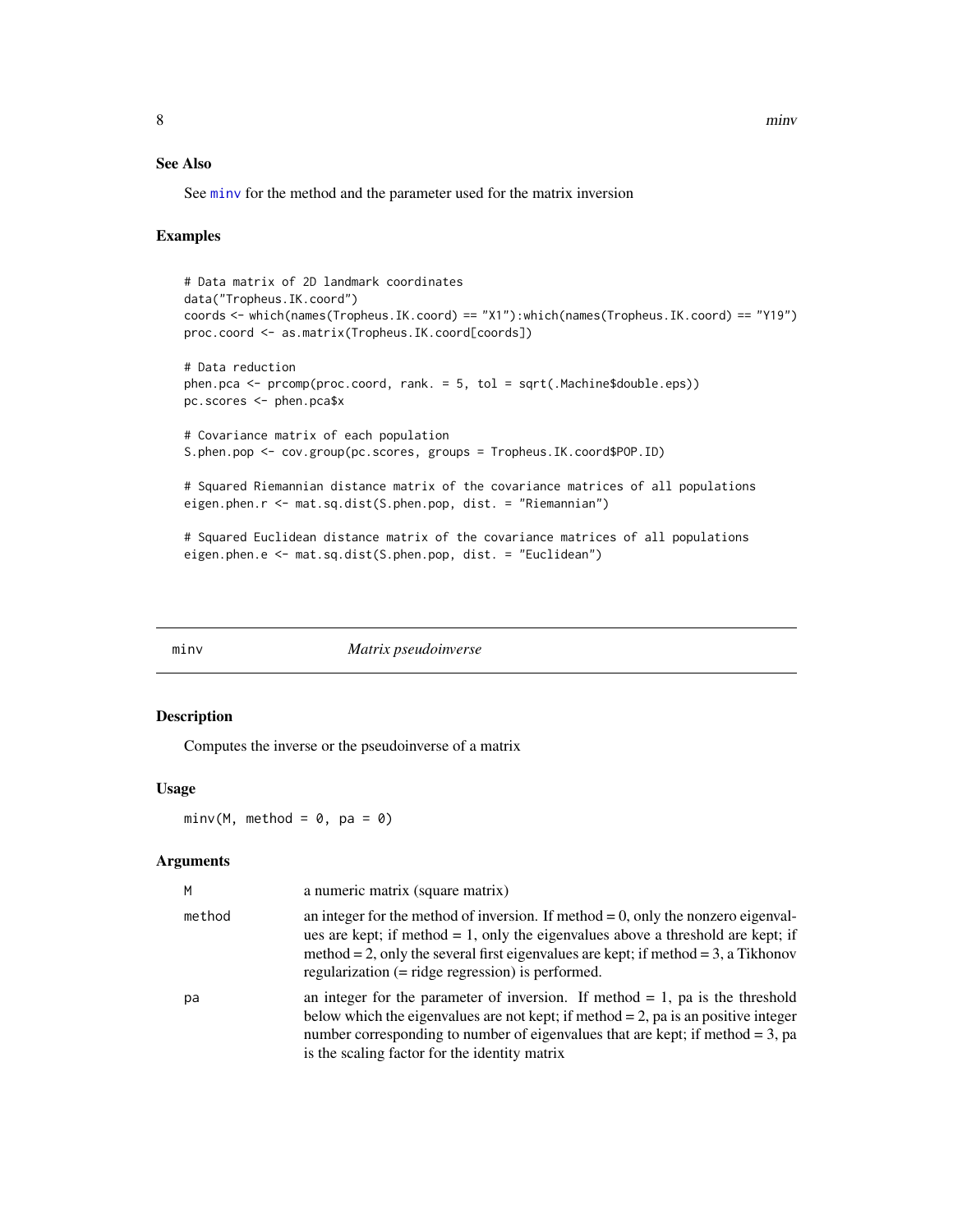#### <span id="page-8-0"></span>pr.coord 9

# Value

A numeric matrix corresponding to the pseudoinverse of M

#### Examples

```
# Data matrix of 2D landmark coordinates
data("Tropheus.IK.coord")
coords <- which(names(Tropheus.IK.coord) == "X1"):which(names(Tropheus.IK.coord) == "Y19")
proc.coord <- as.matrix(Tropheus.IK.coord[coords])
# Covariance matrix of each population
S.phen.pop <- cov.group(proc.coord, groups = Tropheus.IK.coord$POP.ID)
# Pseudo-inversion of a square matrix (covariance matrix of the population IKS5)
S2 <- S.phen.pop[, , "IKS5"]
invS2 \le minv(S2, method = 0, pa = 0) # Pseudoinverse keeping non-zero eigenvalues
invS2 <- minv(S2, method = 1, pa = 10^{\circ}-8) # Pseudoinverse keeping eigenvalues above 10^{\circ}-8invS2 \le minv(S2, method = 2, pa = 5) # Pseudoinverse keeping the first five eigenvalues
invS2 <- minv(S2, method = 3, pa = 0.5) # Ridge regression with Tikhonov factor of 0.5
```
pr.coord *Principal coordinates ordination*

# Description

Performs a principal coordinates analysis of a distance matrix

# Usage

```
pr.coord(V)
```
# Arguments

V a square distance matrix

# Value

A list containing the following named components:

| k        | the number of groups (value)                                   |
|----------|----------------------------------------------------------------|
| vectors  | the eigenvectors of the centered inner product matrix (matrix) |
| values   | the eigenvalues of the centered inner product matrix (vector)  |
| PCoords  | the principal coordinates $=$ scaled eigenvectors (matrix)     |
| Variance | a dataframe containing the following named variables:          |
|          | eigenvalues eigenvalues of the centered inner product matrix   |
|          |                                                                |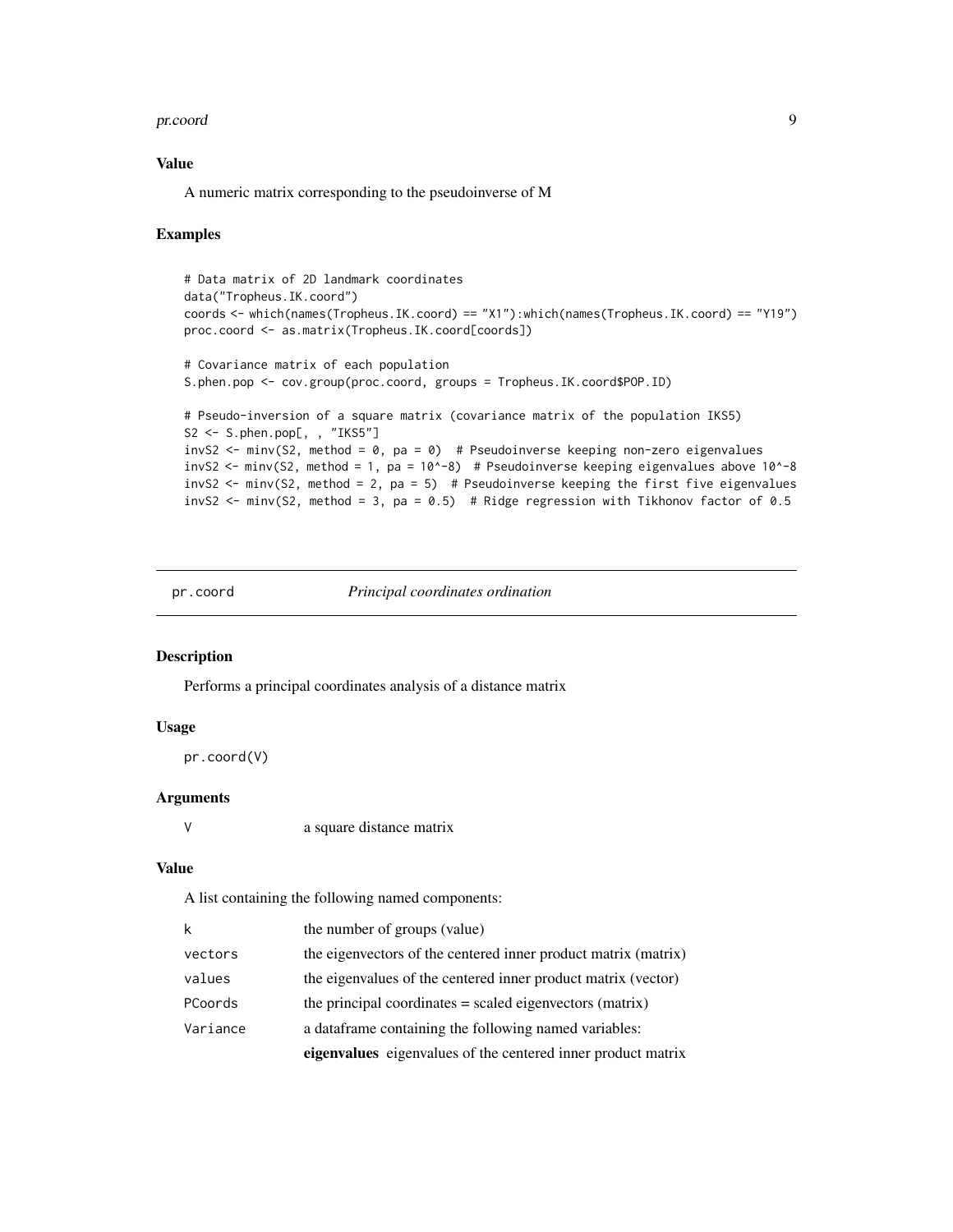variance variance of each principal coordinate exVar proportion of the total variation accounted by each principal coordinate cumVar cumulative proportion of the total variation accounted by principal coordinate

#### <span id="page-9-0"></span>Examples

```
# Data matrix of 2D landmark coordinates
data("Tropheus.IK.coord")
coords <- which(names(Tropheus.IK.coord) == "X1"):which(names(Tropheus.IK.coord) == "Y19")
proc.coord <- as.matrix(Tropheus.IK.coord[coords])
# Data reduction
phen.pca <- prcomp(proc.coord, rank. = 5, tol = sqrt(.Machine$double.eps))
pc.scores <- phen.pca$x
# Covariance matrix of each population
S.phen.pop <- cov.group(pc.scores, groups = Tropheus.IK.coord$POP.ID)
# Squared distance matrix of the covariance matrices of all populations
eigen.phen.pop <- mat.sq.dist(S.phen.pop, dist. = "Riemannian") # Riemannian distances
# Ordination of the squared distance matrix
prcoa.pop <- pr.coord(eigen.phen.pop)
# Visualization
plot(prcoa.pop$PCoords[, 1], prcoa.pop$PCoords[, 2])
abline(h = 0) ; abline(v = 0)
text(prcoa.pop$PCoords[, 1], prcoa.pop$PCoords[, 1], labels = rownames(prcoa.pop$PCoords))
```
prop.vcv.test *Proportionality test of two variance-covariance matrices*

# **Description**

Tests the proportionality of two variance-covariance matrices

# Usage

```
prop.vcv.test(n, S1, S2, method = 0, pa = 0)
```
#### Arguments

| n              | the sample size(s), given as a number or a vector of length $2$        |
|----------------|------------------------------------------------------------------------|
| S <sub>1</sub> | a variance-covariance matrix                                           |
| S <sub>2</sub> | a variance-covariance matrix                                           |
| method         | an integer for the method of matrix inversion (see function 'minv')    |
| рa             | an integer for the parameter of matrix inversion (see function 'minv') |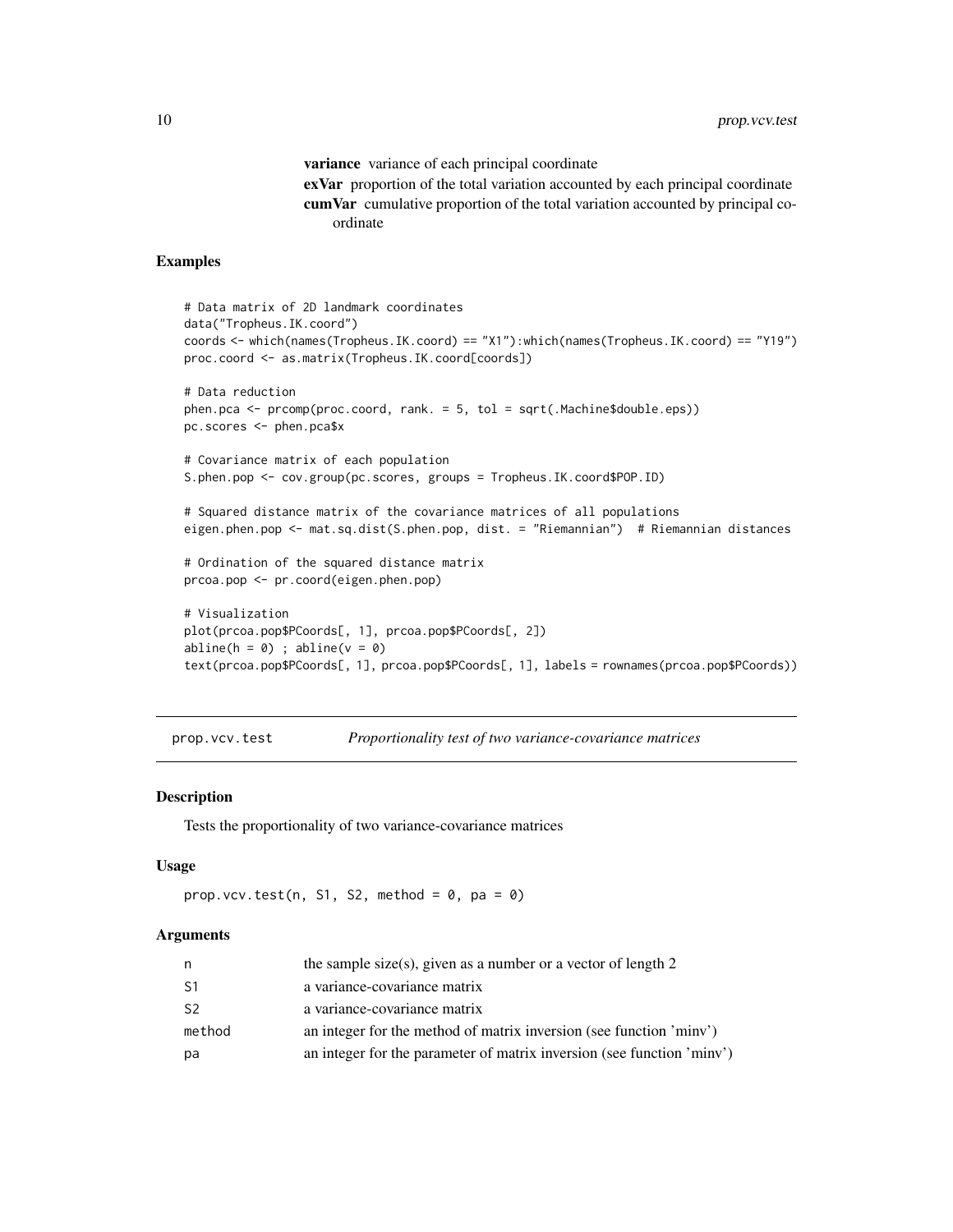#### <span id="page-10-0"></span>relative.eigen 11

# Value

The P-value for the test of proportionality between two variance-covariance matrices

#### References

Mardia KV, Kent JT, Bibby JM (1979) *Multivariate analysis*. Academic Press, London.

#### See Also

[relative.eigen](#page-10-1) for the computation of relative eigenvalues,

[minv](#page-7-1) for the method and the parameter used for the matrix inversion,

[pchisq](#page-0-0) for Chi-squared distribution

# Examples

```
# Data matrix of 2D landmark coordinates
data("Tropheus.IK.coord")
coords <- which(names(Tropheus.IK.coord) == "X1"):which(names(Tropheus.IK.coord) == "Y19")
proc.coord <- as.matrix(Tropheus.IK.coord[coords])
# Data reduction
phen.pca <- prcomp(proc.coord, rank. = 5, tol = sqrt(.Machine$double.eps))
pc.scores <- phen.pca$x
# Covariance matrix of each population
S.phen.pop <- cov.group(pc.scores, groups = Tropheus.IK.coord$POP.ID)
# Maximum likelihood test of proportionality between 2 covariance matrices
# (IKA1 relative to IKS5) - 71 and 75 are the sample sizes
prop.vcv.test(n = c(71, 75), S.phen.pop[,,"IKA1"], S.phen.pop[,,"IKS5"])
```
<span id="page-10-1"></span>relative.eigen *Relative eigenanalysis*

# Description

Computes the Riemanian distance between two variance-covariance matrices of same dimensions and the relative eigenvectors and eigenvalues of S1 with respect to S2

#### Usage

```
relative.eigen(S1, S2, method = 0, pa = 0)
```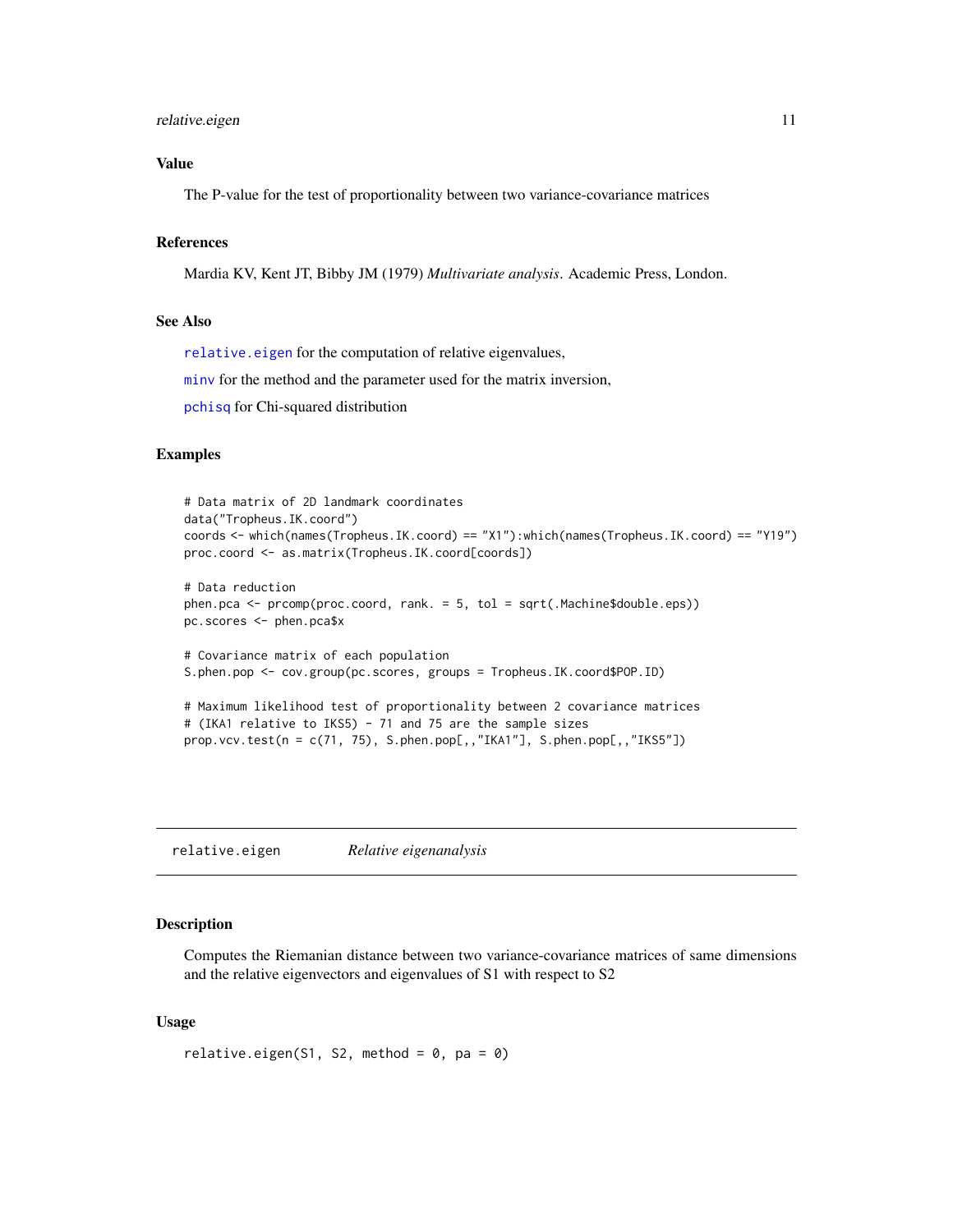#### <span id="page-11-0"></span>Arguments

| S1     | a variance-covariance matrix                                           |
|--------|------------------------------------------------------------------------|
| S2     | a variance-covariance matrix                                           |
| method | an integer for the method of matrix inversion (see function 'minv')    |
| рa     | an integer for the parameter of matrix inversion (see function 'minv') |

# Value

A list containing the following named components:

| relValues  | the vector of relative eigenvalues                                                                                                                                                    |
|------------|---------------------------------------------------------------------------------------------------------------------------------------------------------------------------------------|
| relVectors | the matrix of relative eigenvectors                                                                                                                                                   |
| distCov    | the distance between the two covariance matrices                                                                                                                                      |
| relGV      | the product of the nonzero relative eigenvalues $=$ the ratio of the generalized<br>variances. The generalized variance corresponds to the determinant of the co-<br>variance matrix. |
| logGV      | the log ratio of the generalized variances                                                                                                                                            |
| q          | the number of nonzero eigenvalues                                                                                                                                                     |

### References

Bookstein F, Mitteroecker P (2014) Comparing covariance matrices by relative eigenanalysis, with applications to organismal biology. *Evolutionary Biology 41*: 336-350. [https://doi.org/10.](https://doi.org/10.1007/s11692-013-9260-5) [1007/s11692-013-9260-5](https://doi.org/10.1007/s11692-013-9260-5)

### See Also

See [minv](#page-7-1) for the method and the parameter used for the matrix inversion

#### Examples

```
# Data matrix of 2D landmark coordinates
data("Tropheus.IK.coord")
coords <- which(names(Tropheus.IK.coord) == "X1"):which(names(Tropheus.IK.coord) == "Y19")
proc.coord <- as.matrix(Tropheus.IK.coord[coords])
# Data reduction
phen.pca <- prcomp(proc.coord, rank. = 5, tol = sqrt(.Machine$double.eps))
pc.scores <- phen.pca$x
# Covariance matrix of each population
S.phen.pop <- cov.group(pc.scores, groups = Tropheus.IK.coord$POP.ID)
# Relative PCA = relative eigenanalysis between 2 covariance matrices
# (population IKA1 relative to IKS5)
relEigen.a1s5 <- relative.eigen(S.phen.pop[, , "IKA1"], S.phen.pop[, , "IKS5"])
```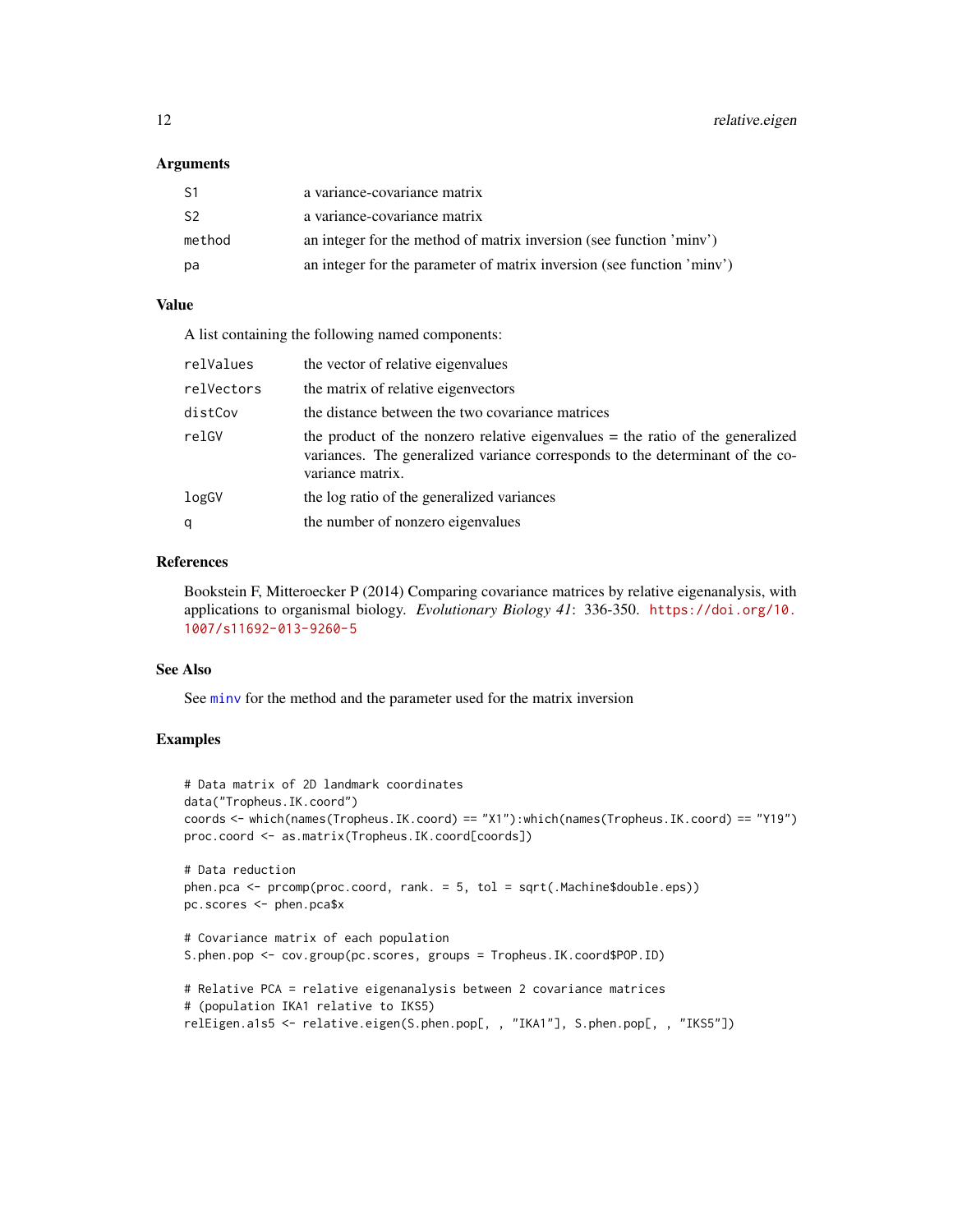<span id="page-12-0"></span>

#### Description

Computes the (log-transformed) ratios of the generalized variances of a set of covariance matrices

#### Usage

relGV.multi(Sm, logGV = TRUE)

# Arguments

| Sm    | a ( $p \times p \times m$ ) array of covariance matrices, where p is the number of variables<br>and m the number of groups. |
|-------|-----------------------------------------------------------------------------------------------------------------------------|
| logGV | a logical argument to indicate if the ratios should be log-transformed                                                      |

# Value

The matrix of the (log-transformed) ratios of the generalized variances. For each row, the ratio corrresponds to the group of the row relative to the group of a column.

# Examples

```
# Data matrix of 2D landmark coordinates
data("Tropheus.IK.coord")
coords <- which(names(Tropheus.IK.coord) == "X1"):which(names(Tropheus.IK.coord) == "Y19")
proc.coord <- as.matrix(Tropheus.IK.coord[coords])
# Data reduction
phen.pca <- prcomp(proc.coord, rank. = 5, tol = sqrt(.Machine$double.eps))
pc.scores <- phen.pca$x
# Covariance matrix of each population
S.phen.pop <- cov.group(pc.scores, groups = Tropheus.IK.coord$POP.ID)
# Ratio of the generalized variances of 2 populations (IKA1 and IKS5)
relGV.multi(S.phen.pop[, , c("IKA1", "IKS5")], logGV = FALSE)
```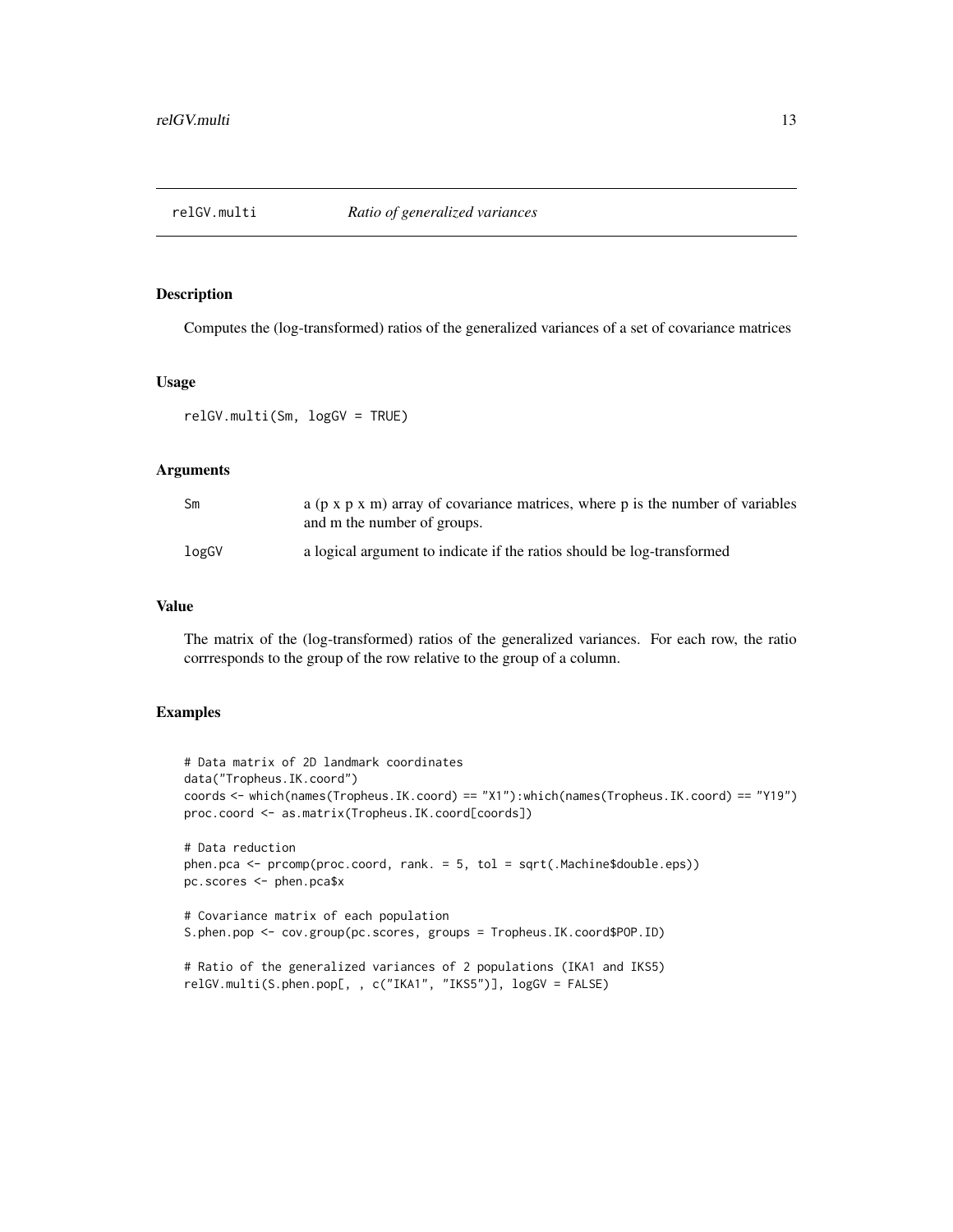<span id="page-13-0"></span>

#### Description

Computes the maximum-likelihood estimate of the scaling factor between two proportional covariance matrices. Note that the scaling factor between the two matrices is equal to the arithmetic mean of their relative eigenvalues.

#### Usage

```
scaling.BW(S1, S2, method = 0, pa = 0)
```
# Arguments

| S1             | a variance-covariance matrix                                           |
|----------------|------------------------------------------------------------------------|
| S <sub>2</sub> | a variance-covariance matrix                                           |
| method         | an integer for the method of matrix inversion (see function 'minv')    |
| pa             | an integer for the parameter of matrix inversion (see function 'minv') |

# Value

The scaling factor between the two matrices.

## See Also

See [minv](#page-7-1) for the method and the parameter used for the matrix inversion

# Examples

```
# Data matrix of 2D landmark coordinates
data("Tropheus.IK.coord")
coords <- which(names(Tropheus.IK.coord) == "X1"):which(names(Tropheus.IK.coord) == "Y19")
proc.coord <- as.matrix(Tropheus.IK.coord[coords])
# Between-group (B) and within-group (W) covariance matrices for all populations
B <- cov.B(proc.coord, groups = Tropheus.IK.coord$POP.ID, sex = Tropheus.IK.coord$Sex)
W <- cov.W(proc.coord, groups = Tropheus.IK.coord$POP.ID, sex = Tropheus.IK.coord$Sex)
# ML estimate of the scaling factor between B and W
sc < - scaling.BW(B, W)# Scaling of B to W
Bsc <- B / sc
```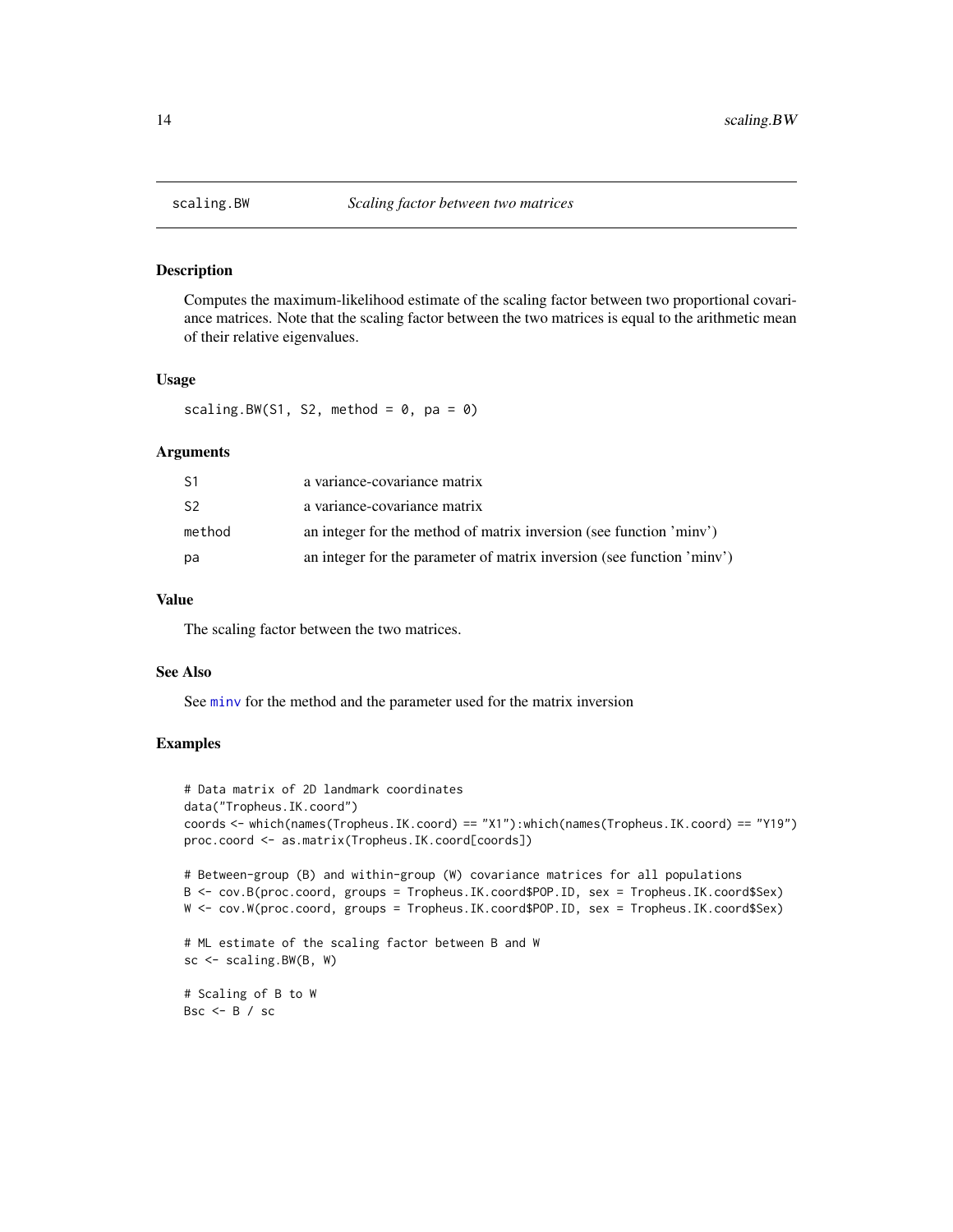<span id="page-14-1"></span><span id="page-14-0"></span>

### Description

A data frame of 723 observations of 57 variables extracted from a freely available dataset, downloaded from the Dryad digital repository (<https://doi.org/10.5061/dryad.fc02f>). The observations correspond to cichlid fishes of the species *Tropheus moorii* (color morphs 'Kaiser' and 'Kirschfleck') and *T. polli* collected from eight locations of Lake Tanganyika (Kerschbaumer et al., 2014). The main numerical variables provided are the 2D Cartesian coordinates of 19 landmarks quantifying the external body morphology of adult fishes and the genotypes for 6 microsatellite markers.

#### Usage

data(Tropheus)

# Format

A data frame with 723 rows and 57 variables

#### Details

- List\_TropheusData\_ID Specimen ID
- Extractionnr. Extraction number for genomic DNA
- G Group number
- POP.ID Population Id
- Sex Sex
- Allo.Symp Allopatric or sympatric population
- X1 ... Y19 Cartesian coordinates of 19 landmarks
- Pzep3\_1 ... UME003\_2 Genotype for 6 microsatellite markers

# References

Kerschbaumer M, Mitteroecker P, Sturmbauer C (2014) Evolution of body shape in sympatric versus non-sympatric Tropheus populations of Lake Tanganyika. *Heredity 112(2)*: 89–98. [https:](https://doi.org/10.1038/hdy.2013.78) [//doi.org/10.1038/hdy.2013.78](https://doi.org/10.1038/hdy.2013.78)

Kerschbaumer M, Mitteroecker P, Sturmbauer C (2013) Data from: Evolution of body shape in sympatric versus non-sympatric Tropheus populations of Lake Tanganyika. *Dryad Digital Repository*. <https://doi.org/10.5061/dryad.fc02f>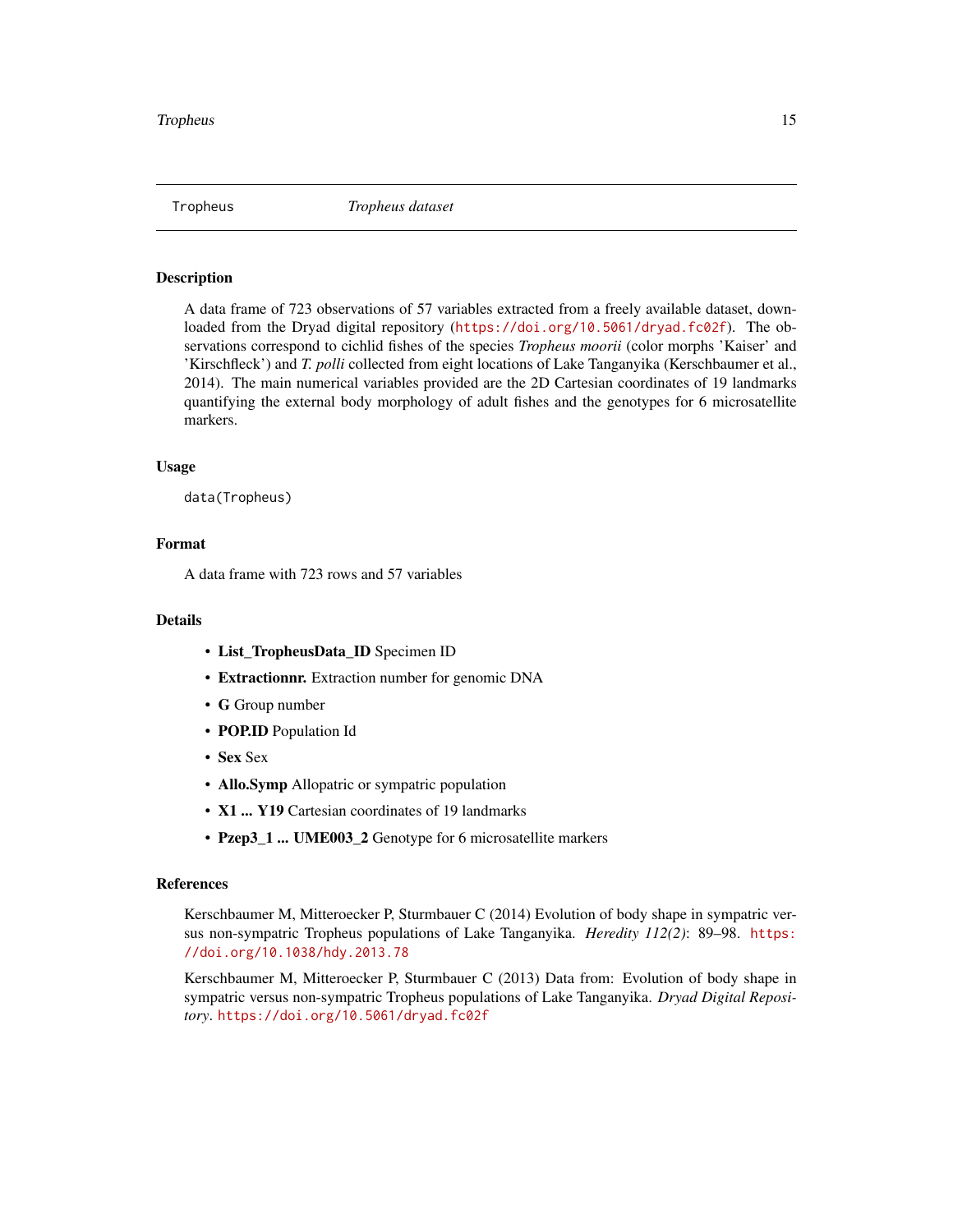<span id="page-15-0"></span>Tropheus.IK.coord *Tropheus IK coord dataset*

### Description

A data frame of 511 observations of 58 variables. This is a subset of the Tropheus data frame constituted by cichlid fishes of the species *Tropheus moorii* (color morph 'Kaiser') collected from six locations of Lake Tanganyika (Kerschbaumer et al., 2013, 2014). The coordinates result from the generalised Procrustes analysis, for this subset, of the 2D Cartesian coordinates of 19 landmarks quantifying the external body morphology of adult fishes.

#### Usage

data(Tropheus.IK.coord)

#### Format

A data frame with 511 rows and 58 variables

# Details

- List\_TropheusData\_ID Specimen ID
- Extractionnr. Extraction number for genomic DNA
- G Group number
- POP.ID Population Id
- Sex Sex
- Allo.Symp Allopatric or sympatric population
- X1 ... Y19 Procrustes coordinates of 19 landmarks
- Pzep3\_1 ... UME003\_2 Genotype for 6 microsatellite markers

#### References

Kerschbaumer M, Mitteroecker P, Sturmbauer C (2014) Evolution of body shape in sympatric versus non-sympatric Tropheus populations of Lake Tanganyika. *Heredity 112(2)*: 89–98. [https:](https://doi.org/10.1038/hdy.2013.78) [//doi.org/10.1038/hdy.2013.78](https://doi.org/10.1038/hdy.2013.78)

Kerschbaumer M, Mitteroecker P, Sturmbauer C (2013) Data from: Evolution of body shape in sympatric versus non-sympatric Tropheus populations of Lake Tanganyika. *Dryad Digital Repository*. <https://doi.org/10.5061/dryad.fc02f>

# See Also

**[Tropheus](#page-14-1)**